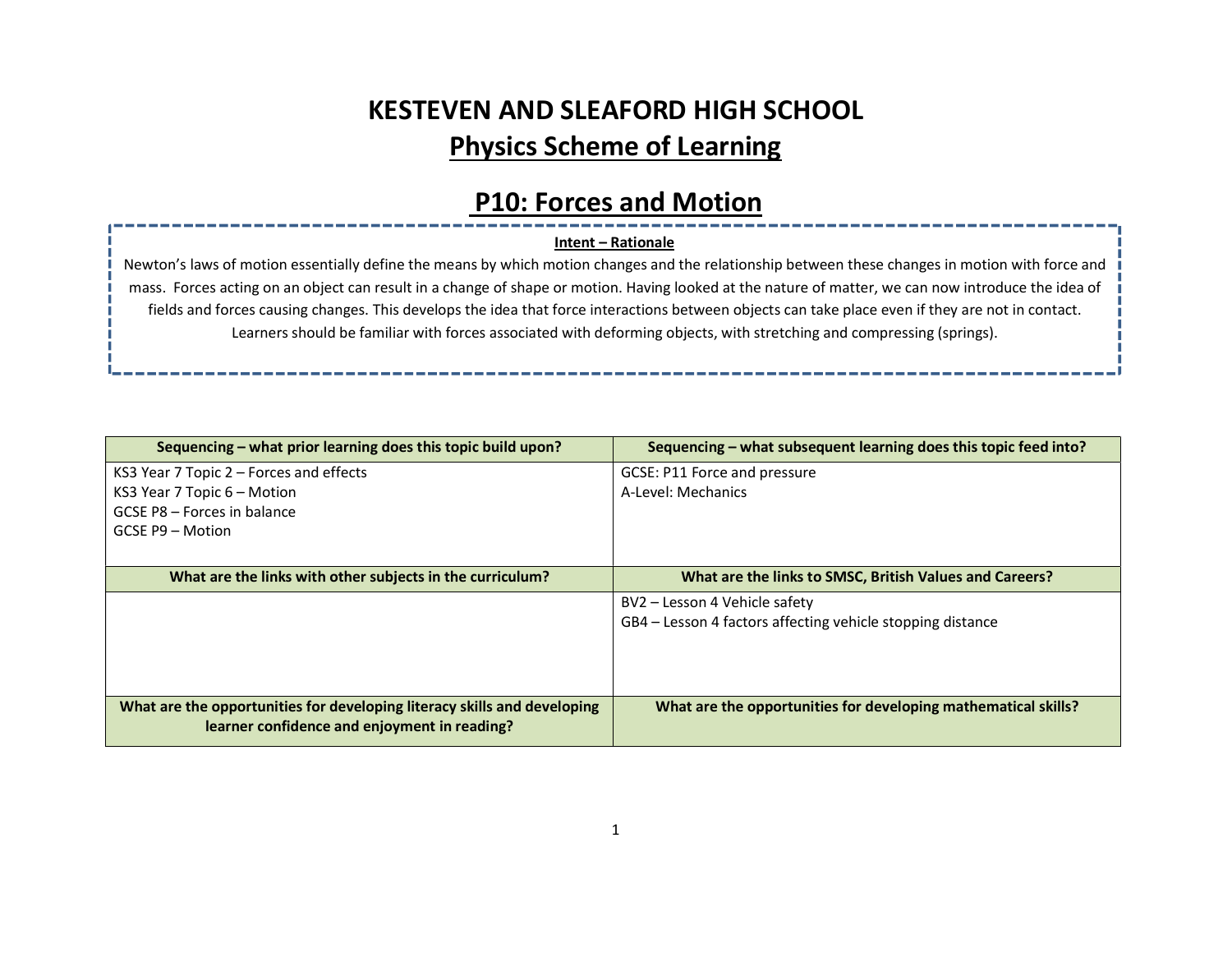| <b>FROM THE LIBRARY</b><br>Students should continue to source specific reading resources suggested in<br>previous Schemes of Work related to this topic. | Make calculations using ratios and proportional reasoning to convert<br>$\bullet$<br>units and to compute rates (1c, 3c).<br>Relate changes and differences in motion to appropriate distance-<br>$\bullet$<br>time, and velocity-time graphs, and interpret lines and slopes (4a, 4b,<br>$4c, 4d$ .<br>Interpret enclosed areas in velocity-time graphs (4a, 4b, 4c, 4d, 4f).<br>Apply formulae relating distance, time and speed, for uniform motion, |  |
|----------------------------------------------------------------------------------------------------------------------------------------------------------|---------------------------------------------------------------------------------------------------------------------------------------------------------------------------------------------------------------------------------------------------------------------------------------------------------------------------------------------------------------------------------------------------------------------------------------------------------|--|
|                                                                                                                                                          | and for motion with uniform acceleration, and calculate average speed<br>for non-uniform motion (1a, 1c, 3c).<br>Estimate how the distances required for road vehicles to stop in an<br>emergency, varies over a range of typical speeds (1c, 1d, 2c, 2h, 3b,<br>3c).                                                                                                                                                                                   |  |
|                                                                                                                                                          | Apply formulae relating force, mass and relevant physical constants,<br>including gravitational field strength, to explore how changes in these<br>are inter-related (1c, 3b, 3c).                                                                                                                                                                                                                                                                      |  |
|                                                                                                                                                          | Apply formulae relating force, mass, velocity and acceleration to<br>explain how the changes involved are inter-related (3b, 3c, 3d).                                                                                                                                                                                                                                                                                                                   |  |
|                                                                                                                                                          | Estimate, for everyday road transport, the speed, accelerations and<br>forces involved in large accelerations (1d, 2b, 2h, 3c).                                                                                                                                                                                                                                                                                                                         |  |

# Physics Scheme of Learning

### P10: Forces and Motion

Intent – Concepts

What knowledge will students gain and what skills will they develop as a consequence of this topic?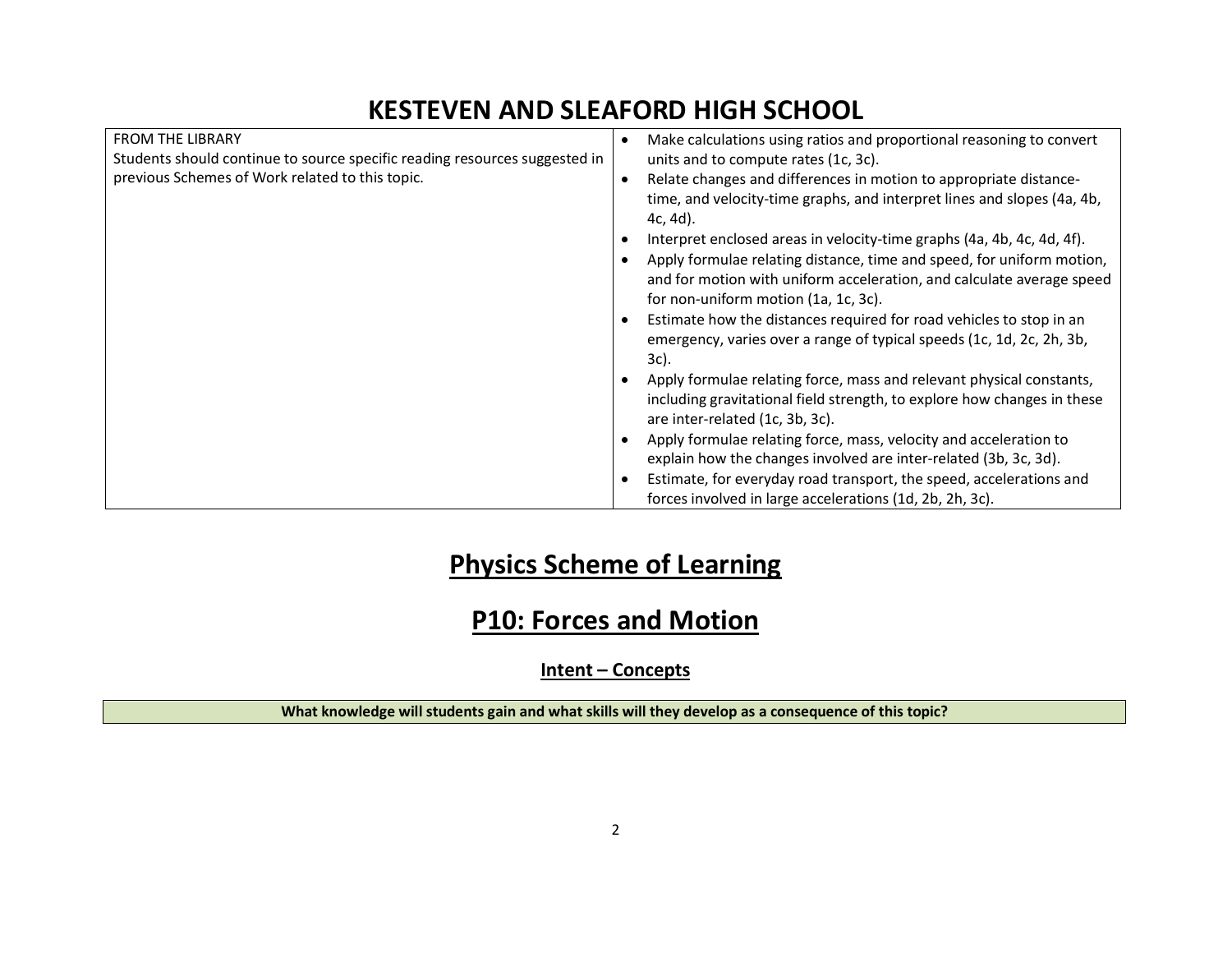#### Know

State the factors that will affect the acceleration of an object acted on by a resultant force. Calculate the force required to cause a specified acceleration on a given mass. Investigate a factor that affects the acceleration of a mass. State the difference between the mass of an object and its weight. State factors which affect the stopping distance of a car. State Hooke's law.

#### Apply

Describe the effect of changing the mass or the force acting an object on the acceleration of that object.

Perform calculations involving the rearrangement of the F=ma equation. Apply the mathematical relationship between mass, weight, and gravitational field strength in a range of situations. Describe the relationship between speed and both thinking and braking distance. Apply the law of conservation of momentum to find the momentum before and after impacts. Calculate the force required to cause a given extension in a spring using the spring constant.

#### Extend

Define the inertial mass of an object in terms of force and acceleration. Calculate the acceleration of an object acted on by several forces. Evaluate an experiment by identifying sources of error and determining uncertainty in the resulting data. Perform multi-stage calculations involving the total stopping distance, initial speed, reaction time, and acceleration. Analyse the velocities of objects in a wide range of collisions. Apply the concept of equal and opposite forces in collisions to explain why momentum is conserved in impacts. Find the spring constant of a spring using a graphical technique.

| What subject specific language will be used and developed in this topic?           | What opportunities are available for assessing the progress of students? |
|------------------------------------------------------------------------------------|--------------------------------------------------------------------------|
|                                                                                    |                                                                          |
| braking distance                                                                   | P10 L10 End of topic Test                                                |
| the distance travelled by a vehicle during the time it takes for its brakes to     |                                                                          |
| act                                                                                | Past exam question assessed homework "Momentum of car crash"             |
| conservation of momentum                                                           |                                                                          |
| in a closed system, the total momentum before an event is equal to the             | Teams assignment                                                         |
| total momentum after the event. Momentum is conserved in any collision             |                                                                          |
| or explosion, provided no external forces act on the objects that collide or       |                                                                          |
| explode                                                                            |                                                                          |
| directly proportional                                                              |                                                                          |
| a graph will show this if the line of best fit is a straight line through the      |                                                                          |
| origin                                                                             |                                                                          |
| elastic                                                                            |                                                                          |
| a material is elastic if it is able to regain its shape after it has been squashed |                                                                          |
| or stretched                                                                       |                                                                          |
| extension                                                                          |                                                                          |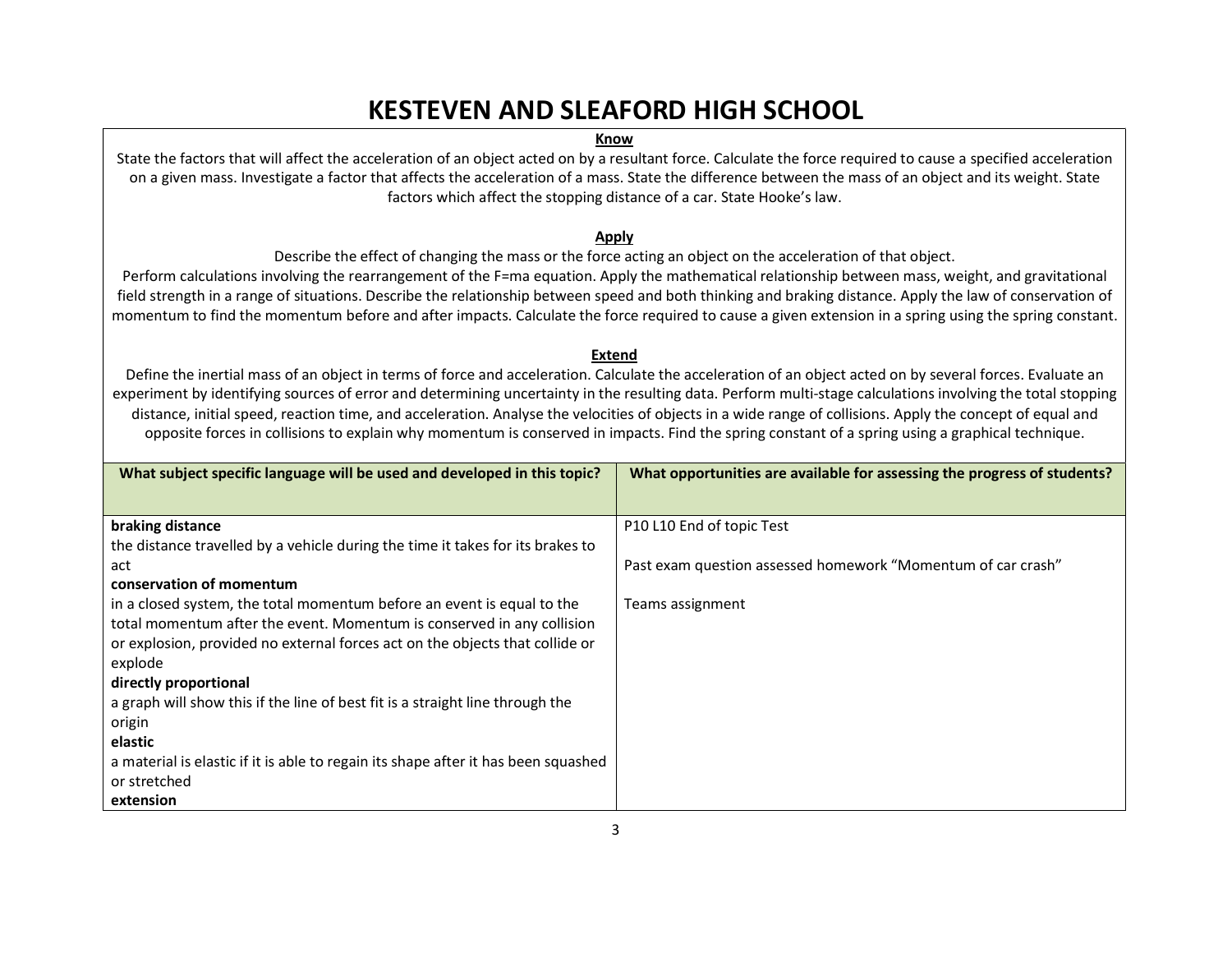| the increase in length of a spring (or a strip of material) from its original   |
|---------------------------------------------------------------------------------|
| length                                                                          |
| gravitational field strength, g                                                 |
| the force of gravity on an object of mass 1 kg (in newtons per kilogram,        |
| N/kg). It is also the acceleration of free fall                                 |
| inertia                                                                         |
| the tendency of an object to stay at rest or to continue in uniform motion      |
| limit of proportionality                                                        |
| the limit for Hooke's law applied to the extension of a stretched spring        |
| mass                                                                            |
| the quantity of matter in an object $-$ a measure of the difficulty of changing |
| the motion of an object (in kilograms, kg)                                      |
| momentum                                                                        |
| this equals mass (in kg) x velocity (in m/s)                                    |
| Newton's second law of motion                                                   |
| the acceleration of an object is proportional to the resultant force on the     |
| object, and inversely proportional to the mass of the object                    |
| stopping distance                                                               |
| the distance travelled by the vehicle in the time it takes for the driver to    |
| think and brake                                                                 |
| terminal velocity                                                               |
| the velocity reached by an object when the drag force on it is equal and        |
| opposite to the force making it move                                            |
| thinking distance                                                               |
| the distance travelled by the vehicle in the time it takes the driver to react  |
| weight                                                                          |
| the force of gravity on an object (in newtons, N)                               |
|                                                                                 |

### Intent – Concepts

| Lesson title | Learning challenge | l challenge<br>Higher level | ---<br>Suggested activities and resources |
|--------------|--------------------|-----------------------------|-------------------------------------------|
|              |                    |                             |                                           |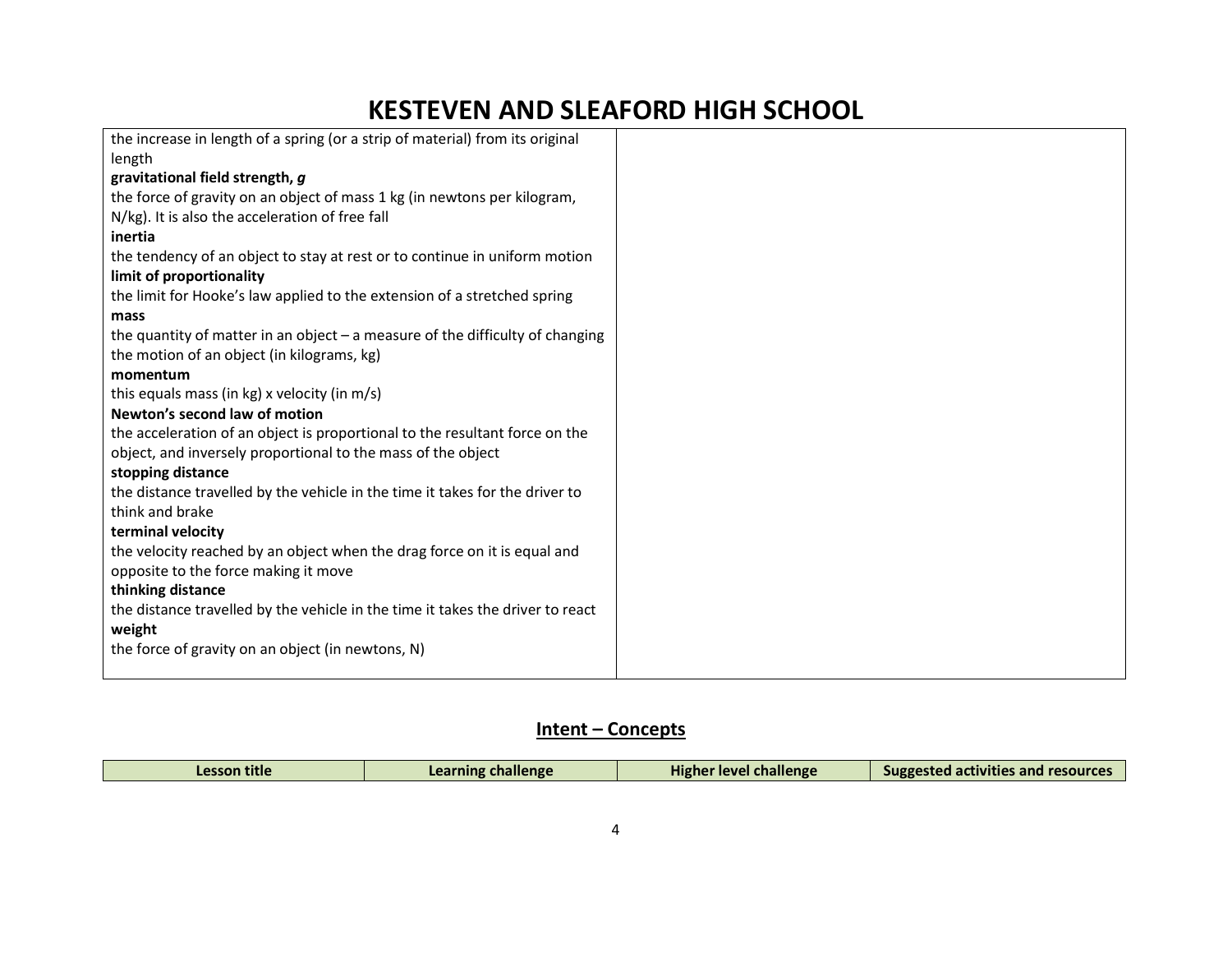| 1. Force and Acceleration             | I can explain how acceleration is<br>effected by force and mass<br>I can describe what is meant by the<br>inertia of an object                              | I can calculate the acceleration of<br>an object acted on by several<br>forces.<br>I can evaluate an experiment by<br>identifying sources of error and<br>determining uncertainty in the<br>resulting data.                                                                  | F=MA worksheet<br>Link                                                                                      |
|---------------------------------------|-------------------------------------------------------------------------------------------------------------------------------------------------------------|------------------------------------------------------------------------------------------------------------------------------------------------------------------------------------------------------------------------------------------------------------------------------|-------------------------------------------------------------------------------------------------------------|
| 1b. Force and Acceleration (CP)       | I can explain how acceleration is<br>effected by force and mass<br>I can explain what is meant by the<br>inertia of an object                               | I can calculate the acceleration of<br>an object acted on by several<br>forces.<br>I can define the inertial mass of an<br>object in terms of force and<br>acceleration.                                                                                                     | 12x(Trolleys, 100g masses &<br>hangers, pullies, nylon string,<br>stopwatches, lightgates, Tablets)<br>Link |
| 2. Mass, weight and terminal velocity | I can recognise how forces change<br>during a parachute jump and how<br>this affects velocity                                                               | I can apply the mathematical<br>relationship between mass, weight,<br>and gravitational field strength in a<br>range of situations.<br>I can explain the motion of an<br>object falling through a fluid by<br>considering the forces acting<br>through all phases of motion. | Parachute jump diagrams<br>Link                                                                             |
| 3. Stopping and braking distance      | I can explain that stopping distance<br>is the sum of thinking and braking<br>distance<br>I can describe factors affecting<br>thinking and braking distance | I can perform multi-stage<br>calculations involving the total<br>stopping distance, initial speed,<br>reaction time, and acceleration.<br>I can describe the relative effects of<br>changes of speed on thinking and<br>stopping distance.                                   | Link                                                                                                        |
| 4. Momentum                           | I can explain the concept of<br>momentum and how we change<br>momentum                                                                                      | I can apply the law of conservation<br>of momentum to find velocities of<br>objects after impacts.<br>I can analyse the velocities of<br>objects in a wide range of collisions.                                                                                              | Caster wheel board<br>Link                                                                                  |